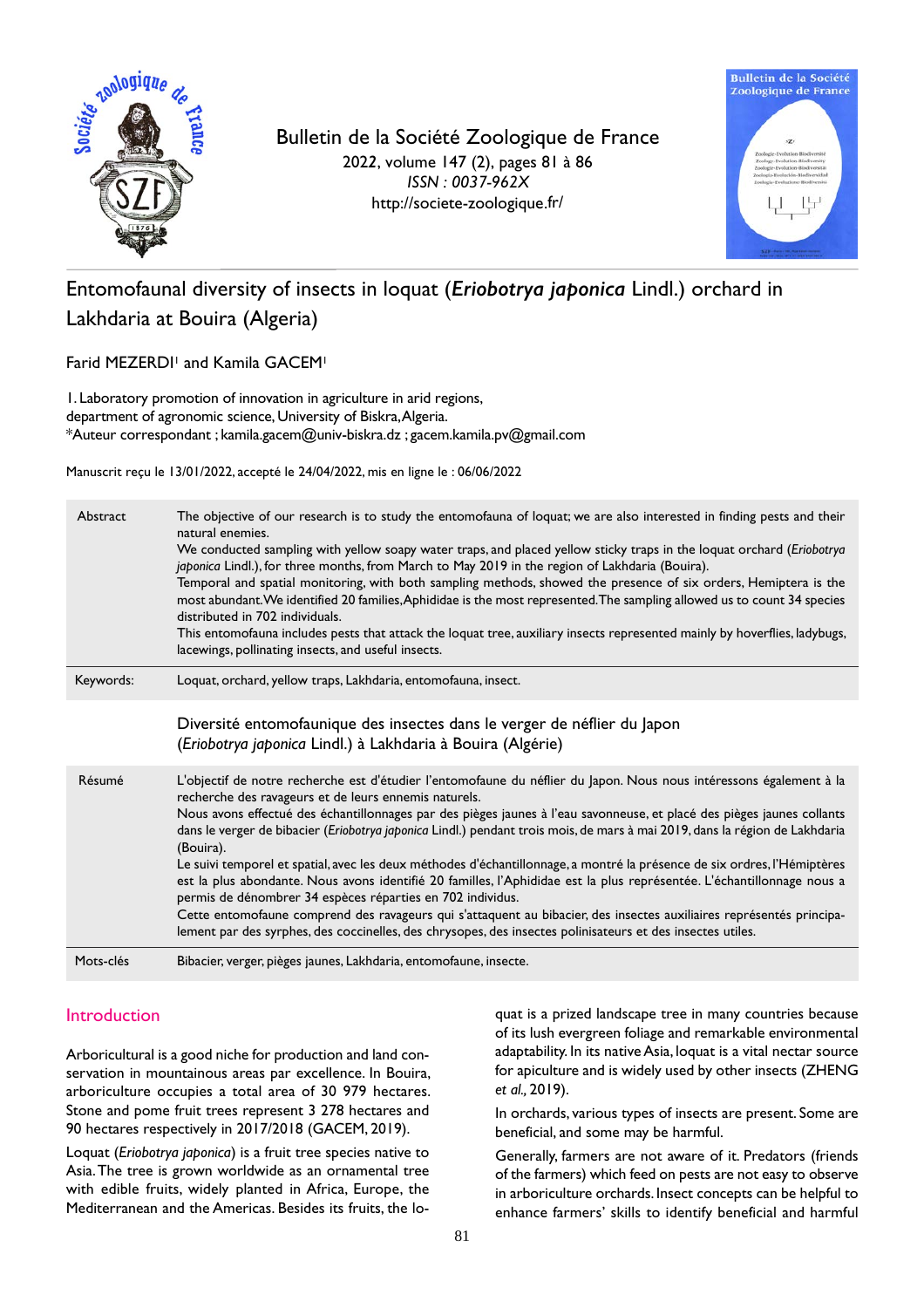insects. In this method, insects are collected in plastic tubes with a brush and brought to the laboratory.

Each insect is placed inside a plastic tube to observe and determine whether it is a pest (feeds on the plant) or a predator (feeds on other insects) (PRISCHMANN-VOLDSETH *et al.,* 2021).

Identifying the number of pests and beneficial insects helps the farmers to make appropriate traps (MAHAMAN *et al.*, 2003).

Visual counts are performed to estimate the numbers of pests and defenders. This can vary depending on the feeding potential of the natural enemy and the type of pest.

# Material and methods

### **Experimental orchard**

The loquat trees are located in Lakhdaria (36°33'37" N, 3°36'15" E); it rises to an altitude of 270 m. It is more than ten years old and comprises 70 trees, 5 m apart.

Our study aimed to identify the insects of loquat orchards present in the Lakhdaria and captured them with two yellow traps sampling methods. The study of the entomofauna was carried out between March and May 2019.

We performed Experiments weekly, and the loquat orchard was not treated with any chemical control during the study period.

### **Yellow traps**

#### *Water traps (aerial)*

We used ten yellow plastic traps, and we filled it up with 3/4 of water mixed with a pinch of detergent.

The detergent acts on the lipid layer covering the insects, which prevents them from escaping. These traps are attractive because reflected light attracts insects that fly nearby, and drown in them. They are also convenient, require slight handling, and are inexpensive. On the other hand, they are ineffective in bad weather when insects are not flying (GACEM *et al.,* 2022).

This method makes it possible to specify the fluctuation of different species according to time and during a year or a season.

#### *Yellow sticky trap*

We placed one yellow trap sticky with a  $25 \times 10$  cm on both sides, it captured flying insects. The grid visible on the trap allows us to identify, count, monitor, and control the insects present in the loquat orchard. We renewed it every week, and one trap must be enough for a hectare.

# **Data analysis**

# *Specific richness (S)*

According to REMINI & MOULAÏ (2015), we distinguish the total richness S, the total number of species represented in a given ecosystem. Species richness corresponds to the total number of species that determine the overall structure in an ecological community.

It is ultimately one of the fundamental parameters characteristic of the study and is the most frequently used measure of biodiversity.

# *Centesimal frequency (FC %) or relative abundance (AR %)*

The centesimal frequency (A.R. %) is the percentage of individuals of a species (ni) compared to the total of individuals (N) (GUERMAH *et al.,* 2019).

Its formula is as follows:  $AR% = ni \times 100 /N$ 

**AR %**: is the relative abundance.

**ni**: number of individuals of the species taken into consideration.

**N**: is the total number of individuals (BENOUFELLA-KITOUS & MEDJDOUB-BENSAAD, 2016).

### **Ecological indices of biodiversity**

#### *Shannon's Diversity Index*

The quantitative study of the diversity can be carried out according to various approaches, which are based on the use of the index of diversity whose formulation is more or less complex.

According to ZHAO *et al.* (2010), the Shannon-Weaver diversity index evaluates a stand in a biotope. It is calculated by the following formula:  $H' = -\sum_{i=1}^{S}$  (pi ln pi)

**H'**: Shannon-Weaver diversity index expressed in bits ;

**pi = ni/N**: Ratio of species i to the total number of individuals sampled of all species ;

**ni**: Number of individuals of species I ;

**N:** Total number of individuals.

If a community will be more diversified, the index H' will be more significant.

#### *Maximum diversity*

According to TRIPATHI & SHANKAR, (2014), the maximum diversity corresponds to the highest possible value of the stand, calculated based on an equal density for all species present. The maximum diversity H' max is represented by the following formula: H' max= ln S S: total richness.

#### *Equitability index or equipartition*

Although it is an essential element in describing the structure of a stand, species richness is not sufficient to characterize it satisfactorily. Equitability is very important in the characterization of diversity. It allows comparison between two species with different species richness.

The index of equipartition is the ratio between the compelling diversity of the community and its maximum theoretical diversity. It is given by the following formula:  $E =$ H'/H' max.

# Results and discussion

This sampling deals with the insects of the study Loquat fruits (*Eriobotrya japonica* L.) grove, which we revealed with the yellow traps technique. First, we used the inventory results. Then, we exploited the results and calculated the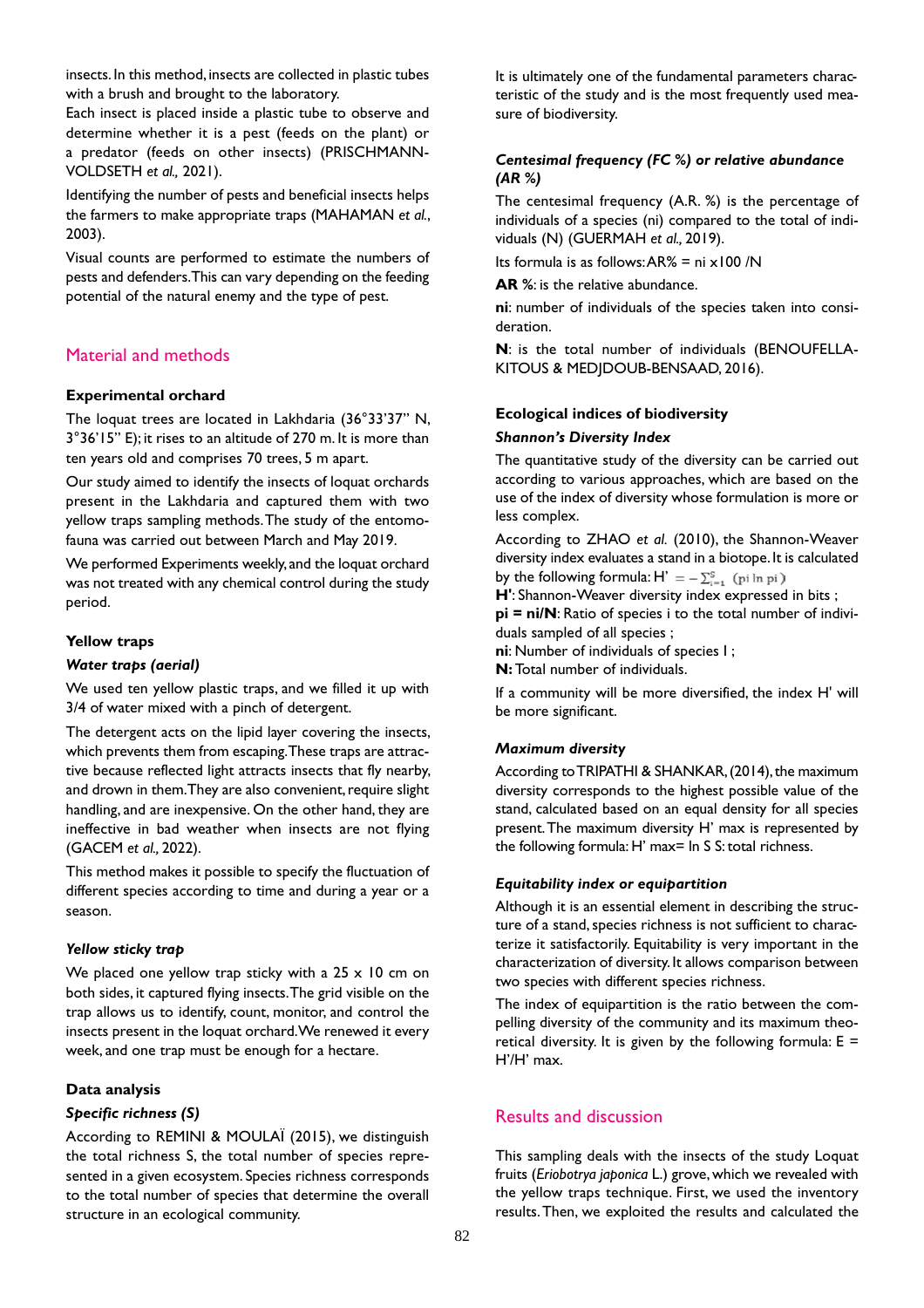ecological indices of composition and diversity (Figure 1), (Table 1).

#### **Total richness S**

We determined that the total richness S is equal to 34 species.

### **Relative abundance or centesimal frequency**

We performed an inventory of insects in the study area,







and we showed it in Table 1 with species numbers (ni), and relative abundances (A.R. %) depending on the species. At first, we collected a total of 702 individuals in yellow traps at Loquat (*Eriobotrya japonica*) orchard of Lakhdaria during the study period. These individuals are distributed in 6 orders. We noted that the order of the Hemiptera is the most dominant with a frequency of 58.55% (411 individuals), followed by the Diptera with a frequency of 17.81% (125 individuals). Then, the Coleoptera comes with

1. *Lytta vesicatoria* 2. *Oxythyrea funesta* 3. *Coccinella algerica*









7. *Ceratitis capitata* 8. *Megaselia ruficornis* 9. *Eupeodes corollae* 



10. *Episyrphus balteatus* 11. *Thaumatomyia notata* 12. *Chrysoperla carnea*

**Figure 1** Some species determined in the laboratory. *Quelques espèces déterminées au laboratoire.*







15.10% (106 individuals).

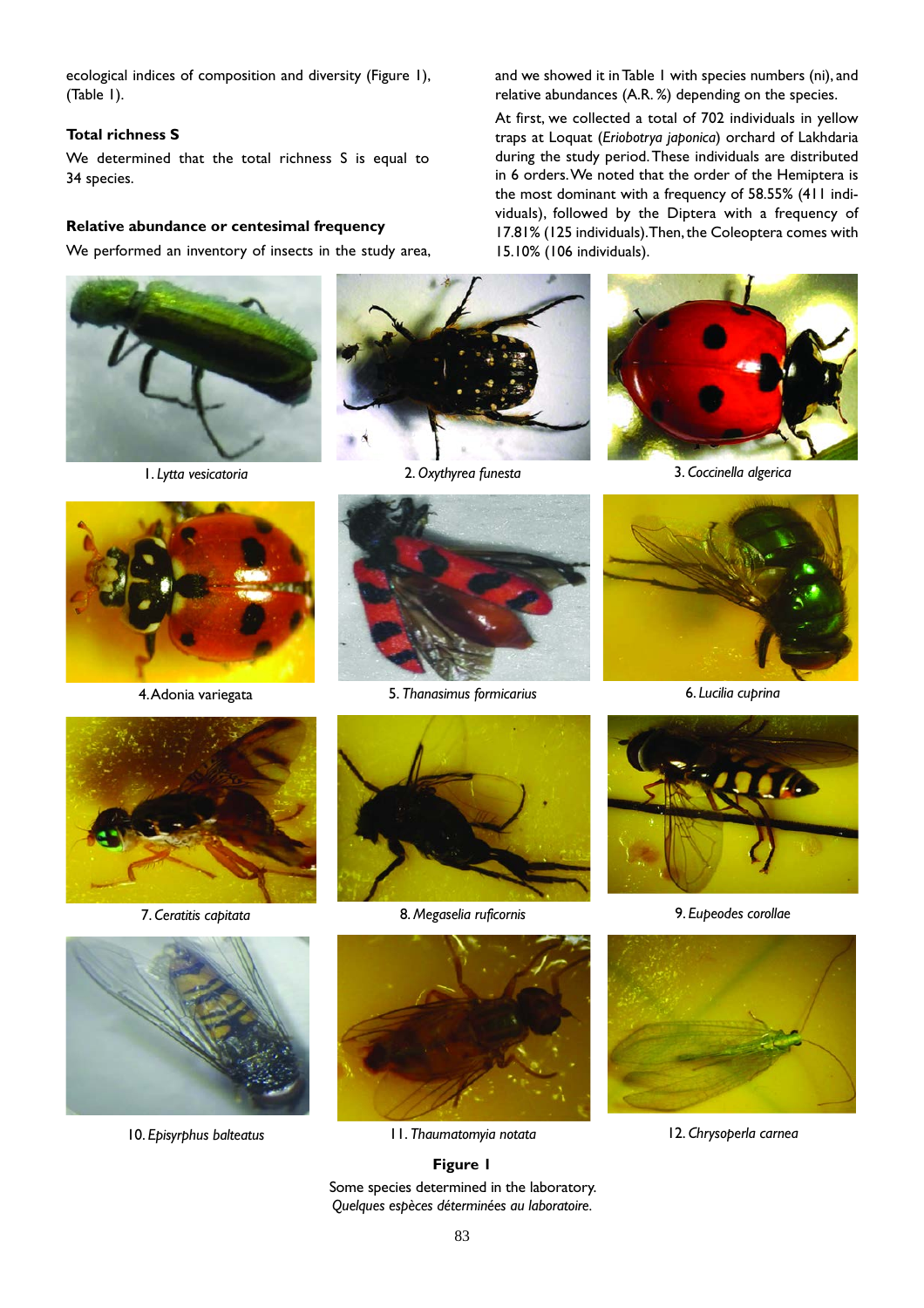#### **Table 1**

Relative abundances (A.R. %) of the species captured in the Loquat (*Eriobotrya japonica* L.) fruits grove of Lakhdaria. *Abondances relatives (A.R. %) des espèces capturées dans le verger de Loquat (*Eriobotrya japonica *L.) de Lakhdaria.*

| Order          | ni           | AR%   | Family        | ni              | AR%   | <b>Species</b>                               | ni              | AR%   |
|----------------|--------------|-------|---------------|-----------------|-------|----------------------------------------------|-----------------|-------|
|                |              |       | Meloïdae      | $\overline{13}$ | 1.85  | Lytta vesicatoria (Linnaeus, 1758)           | $\overline{13}$ | 1.85  |
|                |              |       | Cantharidae   | 9               | 1.28  | Malthinus scriptus (Kiesenwetter, 1852)      | 4               | 0.57  |
|                |              |       |               |                 |       | Cantharis rufa (Linnaeus, 1758)              | 5               | 0.71  |
|                |              |       | Staphilinidae | $\overline{2}$  | 0.28  | Oxytelus sp. (Gravenhorst, 1802)             | 2               | 0.28  |
|                |              |       | Cetoniidae    | 8               | 1.14  | Oxythyrea funesta (Poda, 1761)               | 8               | 1.14  |
| Coleoptera     | 106          | 15.10 | Coccinellidae | 70              | 9.97  | coccinella algerica (Kovar 1977)             | 40              | 5.70  |
|                |              |       |               |                 |       | Harmonia axyridis (Pallas, 1773)             | 13              | 1.85  |
|                |              |       |               |                 |       | Adonia variegata (Goeze, 1777)               | 17              | 2.42  |
|                |              |       | Chrysomelidae | 3               | 0.43  | Labidostomis humeralis (Schneider, 1792)     | 3               | 0.43  |
|                |              |       | Cleridae      | L               | 0.14  | Thanasimus formicarius (Linnaeus, 1758)      | $\mathbf{I}$    | 0.14  |
|                |              |       | Calliphoridae | $\overline{2}$  | 0.28  | Lucilia cuprina (Wiedemann, 1830)            | 2               | 0.28  |
|                |              |       | Tephritidae   | 42              | 4.27  | Ceratitis capitata (Wiedemann, 1824)         | 42              | 5.98  |
|                |              |       | Empididae     | 28              | 3.99  | Tachydromia pallidiventris (Meigen, 1822)    | 15              | 2.14  |
|                |              |       |               |                 |       | Hilara sp. ind                               | $\mathbf{I}$    | 0.14  |
| <b>Diptera</b> | 125          | 17.81 |               |                 |       | Musca domestica (Linnaeus, 1758)             | 7               | 1.00  |
|                |              |       |               |                 |       | Megaselia ruficornis (Meigen, 1830)          | 5               | 0.71  |
|                |              |       | Sciaridae     | 18              | 2.56  | Sciara hispida (Winnertz, 1871)              | 10              | 1.42  |
|                |              |       |               |                 |       | Sciara pusilla (Meigen, 1818)                | 8               | 1.14  |
|                |              |       | Syrphidae     | 30              | 4.27  | Eupeodes corollae (Fabricius, 1794)          | 19              | 2.71  |
|                |              |       |               |                 |       | Episyrphus balteatus (De Geer, 1776)         | П               | 1.57  |
|                |              |       | Chloropidae   | 5               | 0.71  | Thaumatomyia notata (Meigen, 1830)           | 5               | 0.71  |
|                | 25           | 3.56  | Formicidae    | 10              | 1.42  | Lasius niger (Linnaeus, 1758)                | 7               | 1.00  |
|                |              |       |               |                 |       | Pheidole pallidula (Nylander, 1849)          | 3               | 0.43  |
|                |              |       | Bethylidae    | 3               | 0.43  | Cephalonomia sp. ind                         | 2               | 0.28  |
| Hymenoptera    |              |       |               |                 |       | Bethylus cephalotes (Förster, 1860)          | $\mathsf{I}$    | 0.14  |
|                |              |       | Vespidae      | 6               | 0.85  | Polistes gallicus (Linnaeus, 1767)           | 4               | 0.57  |
|                |              |       |               |                 |       | Vespula germanica (Fabricius, 1793)          | 2               | 0.28  |
|                |              |       | Apidae        | 6               | 0.85  | Apis mellifera (Linnaeus, 1758)              | 6               | 0.85  |
| Hemiptera      | 411          | 58.55 | Aphididae     | 411             | 58.55 | Myzus persicae (Sulzer, 1776)                | 61              | 8.69  |
|                |              |       |               |                 |       | Aphis spiraecola (Patch, 1914)               | 350             | 49.86 |
| Orthoptera     | $\mathsf{I}$ | 0.14  | Acrididae     | $\mathsf{L}$    | 0.14  | Acrotylus patruelis (Herrich-Schäffer, 1838) | $\mathbf{I}$    | 0.14  |
| Nevroptera     | 34           | 4.84  | Chrysopidae   | 34              | 4.84  | Chrysoperla carnea (Stephens, 1836)          | 33              | 4.70  |
|                |              |       |               |                 |       | Chrysoperla affinis (Stephens, 1836)         | $\mathbf{I}$    | 0.14  |
| <b>Total</b>   | 702          | 100   | ${\bf 20}$    | 702             | 100   | 34                                           | 702             | 100   |

**Sp.ind**: undetermined species. **ni**: number of species i, **A.R.** %: relative abundance.

The other orders have low frequencies; the Orthoptera is the least important (0.14%).

The table shows that we captured 20 families of insects; Aphididae is the most abundant, with 411 individuals with a frequency of 58.55%. In the second position comes the family Coccinellidae, with a frequency of 9.97%. Then the family of Tephritidae comes with an abundance of 5.98%. The families Chrysopidae, Syrphidae represent 4.84% and 4.27% respectively of the sampled insects.

Some families of Coccinellidae, Chrysopidae and Syrphidae identified in the study, despite their limited average abundance, play an essential role in the regulation of pest species, and also reduce the frequency of Aphididae because they are predators of them.

Finally, we observed the rest of the families with a low abundance.

In north-western Algeria, GUERROUCHE *et al.* (2021) obtained similar results on a pear orchard (*Pyrus communis* l.). The 797 individuals sampled have highlighted 91 species, 46 families, and nine orders.

We also compared our data with the results of DEGHICHE-DIAB *et al.* (2015); Their study was conducted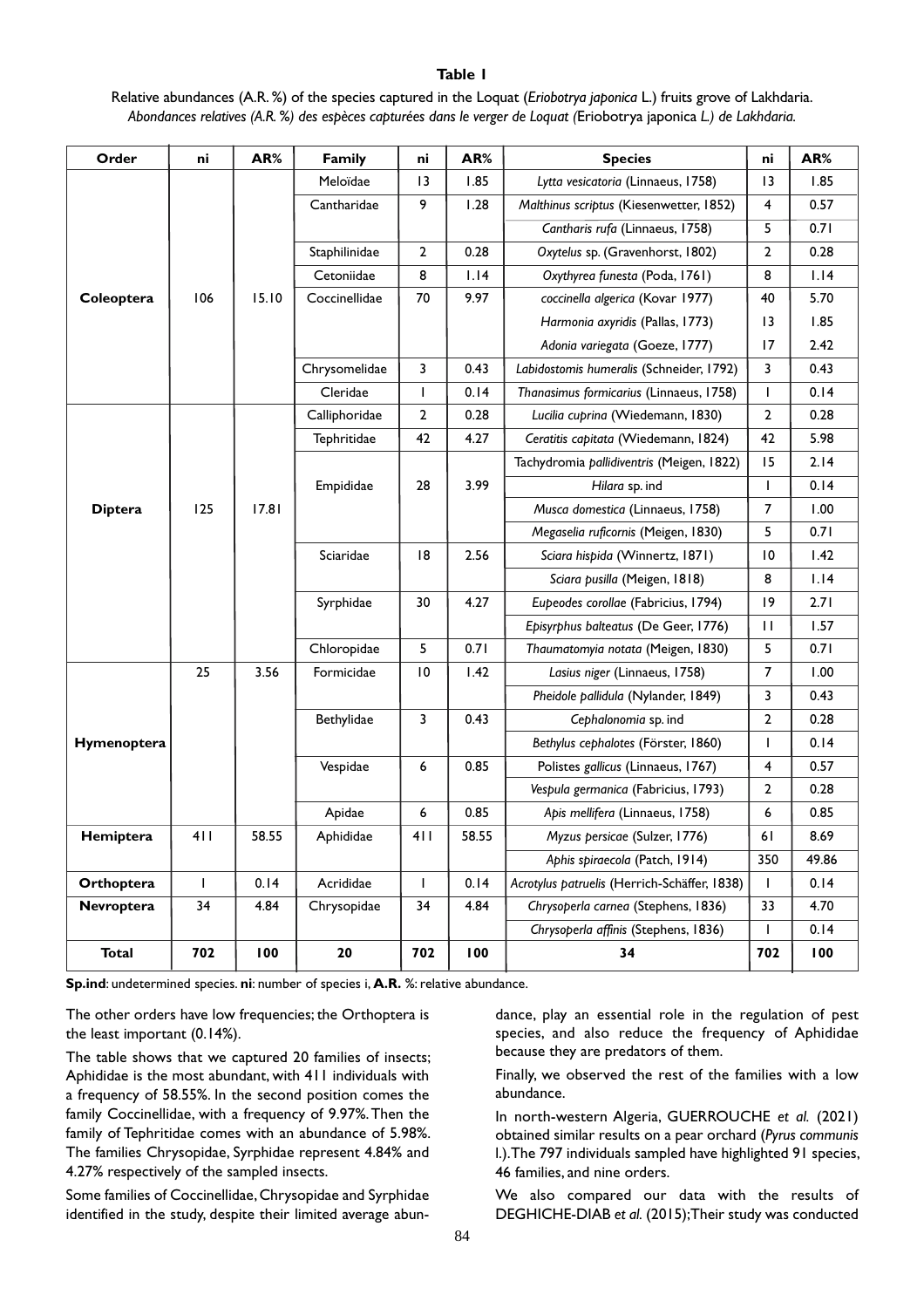at five stations in the oasis of Ziban, located in Biskra; The most represented insect orders were Coleoptera (44.42%), Hymenoptera (20.86%), and Lepidoptera (7.87%). ZAKARIA *et al.* (2021) studied the diversity and species richness of insects at the palm grove of El Ghrous. They collected 44 insect species. Their inventory shows a predominance of Coleoptera with 6 families, 13 species and 241 individuals, followed by Hemiptera with 5 families, 7 species and 111 individuals, and Orthoptera with 2 families, 7 species and 54 individuals.

In Ouled Si Slimane, Batna, CHAFAA *et al.* (2019) conducted a similar study in apricot orchards, *Prunus armeniaca* L. (Rosales Rosaceae); they identified a total of 125 species divided into nine orders and 54 families.

DJEBARA *et al.* (2018) used the same sampling method in greenhouse-grown tomatoes in North Algeria. The authors note 1449 individuals belonging to 46 different taxons, distributed among eight orders and 26 families. Our data are also comparable with the results of (JOSHI *et al.,* 2016) (AIDOO *et al.,* 2016) (MOHAMMEDI *et al.,* 2019).

#### **Shannon-Weaver diversity index, maximum diversity, and equitability index**

The results obtained concerning the indices of Shannon-Weaver diversity (H'), of maximum diversity and of equitability applied to the species of the insects sampled are consigned in Table 2.

The Shannon diversity index ranges from a value of 0 to 1. Note that lower values indicate more diversity while higher values indicate less diversity. Specifically, an index value of 1 means that all groups have the same frequency (BUREL *et al.,* 1998; WILSEY & STIRLING, 2007).

According to Table 2, the value of the Shannon-Weaver index is 0.58 bits. This value is low, so we can say that this environment is slightly diverse in species caught in the study station during the three months. The maximum diversity index is 3.53 bits. As for the equitability is 0.17. The numbers of species are in disequilibrium with each other.

MOHAMMEDI *et al.* (2019) conducted a similar study in order to determine Insect North-West of Algeria. Samples were taken regularly in the field. They identified nine (09)

#### **Table 2**

Values of the Shannon-Weaver index (H'), maximum diversity (H' max), and equitability index of species captured with yellow traps in the study area during the three months (March, April, and May).

*Valeurs de l'indice de Shannon-Weaver (H'), de la diversité maximale (H' max) et de l'indice d'équitabilité des espèces capturées avec des pièges jaunes dans la zone d'étude au cours des trois mois (mars, avril et mai)*

| <b>Ecological index</b> | <b>Values</b> |
|-------------------------|---------------|
| H                       | 0.58          |
| $H'$ max                | 3.53          |
|                         | 0.17          |

**H'**: Shannon-Weaver diversity index expressed in bits. **H' max**: maximum diversity index expressed in bits, **E**: the equitability index.

taxonomic orders of insects; Coleoptera and Orthoptera were the most represented in terms of both species and numbers. Entomofaunal diversity was more important in un-cultivated fields (diversity index  $= 4.15$  bits, equitability = 0.89) than in arable fields (index ranging from 1.68 to 2.87 and an equitability between 0.41 and 0.72).

Many studies previously conducted on fruit trees in general and few researches on bibacier have shown the original bioenvironmental. His world is home to a variety of animals and plants that have an environmental and ecological role in population control Harmful, this world still hides secrets that must be discovered to restore balance ecosystems in general and agricultural systems in particular Further studies should be conducted to help Expanding the list of beneficial insects for crops, which is a promising method crop protection and environmental preservation.

# **Conclusion**

The entomofauna inventory reveals a procession of insects with harmful and valuable species. The knowledge of the predators including the ladybugs, hoverflies, and green lacewing in the loquat grove is of great importance in not to resort hastily to the use of pesticides. It would be interesting in the future to combine several sampling methods to broaden our knowledge of the entomofauna of the fruit arboriculture, and perhaps identify new species of interest for biological control.

# Références

AIDOO, O.F., KYEREMATEN, R., AKOTSEN-MENSAH, C. & AFREH-AFREH-NUAMAH, K. (2016).- Abundance and diversity of insects associated with citrus orchards in two different agroecological zones of Ghana. *Journal of Experimental Agriculture International,* **13** (2), 1-18.

BENOUFELLA-KITOUS, K. & MEDJDOUB-BENSAAD, F. (2016).- Aphids' diversity in chickpea (*Cicer arietinum*) and lentil (*Lens culinaris*) cultures within Tala Amara region (Tizi-Ouzou, Algeria). *Advances in Environmental Biology,* **10** (8), 19-29.

BUREL, F., BAUDRY, J., BUTET, A., CLERGEAU, P., DELETTRE, Y., LE COEUR, D., DUBS, F., PAILLAT, G., PETIT, S., THENAIL, C., BRUNEL, E. & LEFEUVRE, J.-C. (1998).- Comparative biodiversity along a gradient of agricultural landscapes. *Acta oecologica,* **19** (1), 47-60.

CHAFAA, S., BELKHADRIA, S. & MIMECHE, F. (2019).- Entomofauna investigations in the apricot orchards, *Prunus armeniaca* L. (Rosales Rosaceae), in Ouled Si Slimane, Batna, North East Algeria. *Biodiversity Journal,* **10** (2), 95-100.

DEGHICHE-DIAB, N., PORCELLI, F., & BELHAMRA, M. (2015).- Entomofauna of Ziban Oasis, Biskra, Algeria. *Journal of Insect Science,* **15** (1), 41.

DJEBARA, F., BENZAHRA, A., MIMECHE, F. & SAHARAOUI, L. (2018).- Diversity of entomofauna associated with greenhouse-grown tomatoes in Algiers (North Algeria). *Studia UBB Biologia,* **63** (2), 139-151.